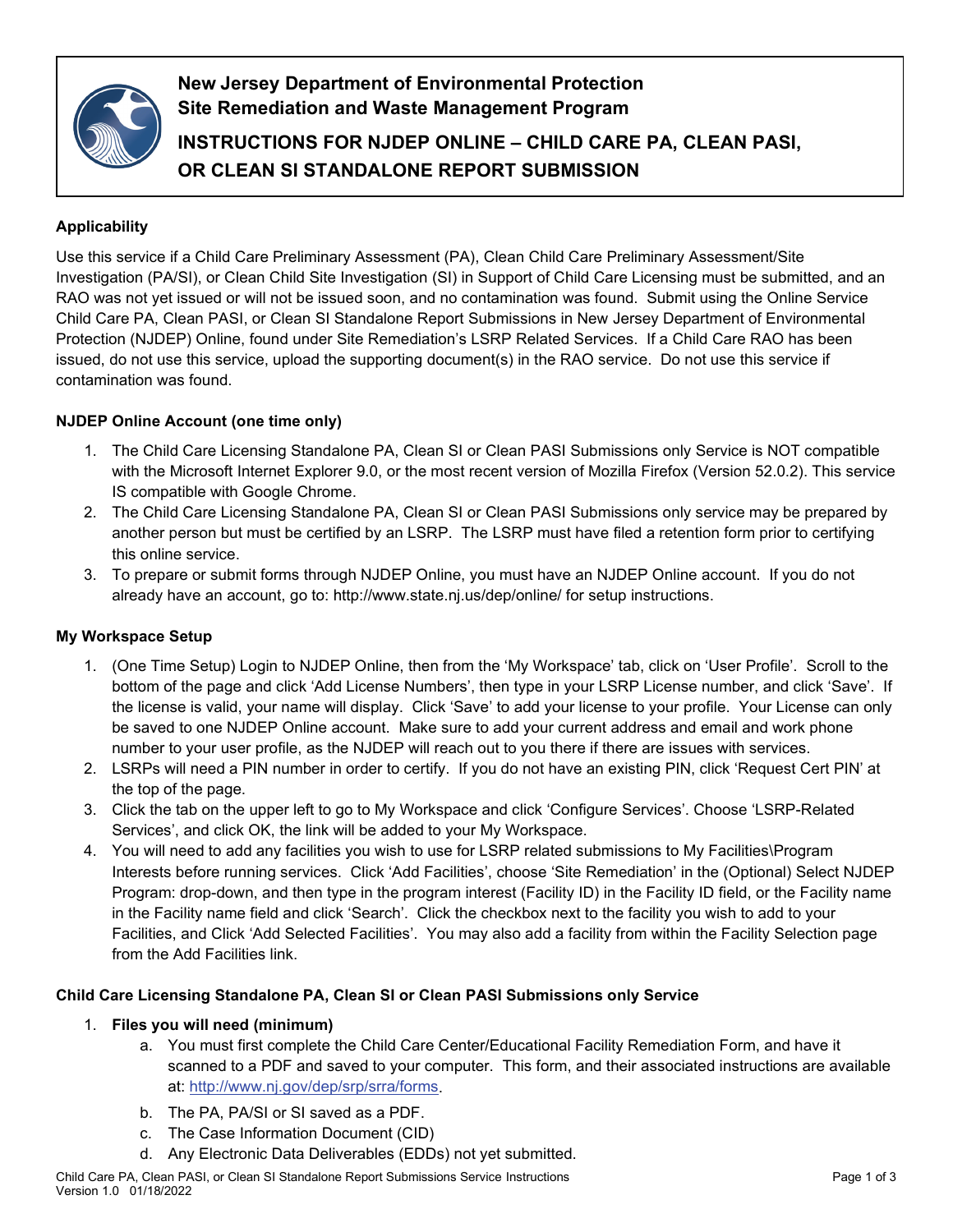- 2. **Child Care Licensing Standalone PA, Clean SI or Clean PASI Submissions only Service:** After logging onto NJDEP Online, from My Workspace, Service Selection, click 'LSRP-Related Services', then on the next page, click the radio button next to the 'Child Care PA, Clean PASI, or Clean SI Standalone Report Submissions' label and click 'Continue'. Read the brief instructions and click 'Continue'.
- 3. **Submission Name:** The Submission Name Field should be populated with the Facility name and type of submission. Add any comments you wish to see associated with this individual service and click 'Continue'.
- 4. **Submission Type Selection:** Select the appropriate submission type by clicking the radio button then click 'Continue'.
	- a) **Child Care Licensing PA Report (Standalone)**
	- b) **Child Care Licensing PA/SI Report (Standalone, Clean)**
	- c) **Child Care Licensing Site Investigation Report (Standalone, Clean)**
- 5. **Facility Selection:** Choose one of the facilities you added to your profile by clicking a radio button on the left and click 'Continue'. You may add an additional facility by clicking the link at the bottom of the page.
- 6. **Case Selection:** Choose a Case (Activity) at that facility by clicking a radio button on the left and click 'Continue'.
- 7. **Contacts:** You must enter all contact information for the Person Responsible for Conducting the Remediation (Person Remediating). Note that a \* indicates a required field. Click 'Add Number' if there is no phone number and add a number with a number type.

**Note:** If Save to My Favorite Contact is selected, this contact will be saved to the Existing Contacts & will be available to be selected from the Insert from Existing Contacts Dropdown.

- 8. **Attachment Upload:** All of the attachments for the Child Care Licensing Standalone PA, Clean PASI, or Clean SI Submissions only Service must be uploaded here. Once all the required attachments are entered, the continue button will become enabled. Required attachments are:
	- a) Child Care Center/Educational Facility Remediation Form
	- b) PA, PA/SI or SI Report
	- c) Attach if Required:

The Case Information Document (CID) Any Electronic Data Deliverables (EDDs) not yet submitted.

**Note:** The CID is not checked in this upload. Make sure you are using the latest CID version and you have successfully Validated and Locked the CID before upload.

### 9. **Service Certification:**

- a) Answer the challenge question, click submit.
- b) LSRPs enter their PIN number to certify and click "Certify".
- 10. **Summary:** On the Submission Summary page, you will be able to review and print a summary of information entered throughout the service.
- 11. **Completed Services** appear in My Workspace under My Services Submitted section. Services where another user has prepared the service, but the LSRP has only certified, will appear in the LSRP's Certifications tab under Certification History.

Child Care PA, Clean PASI, or Clean SI Standalone Report Submissions Service Instructions **Page 2 of 3** Page 2 of 3 Version 1.0 01/18/2022 12. **A confirmation e-mail** will be sent to the LSRP & the person conducting Remediation.